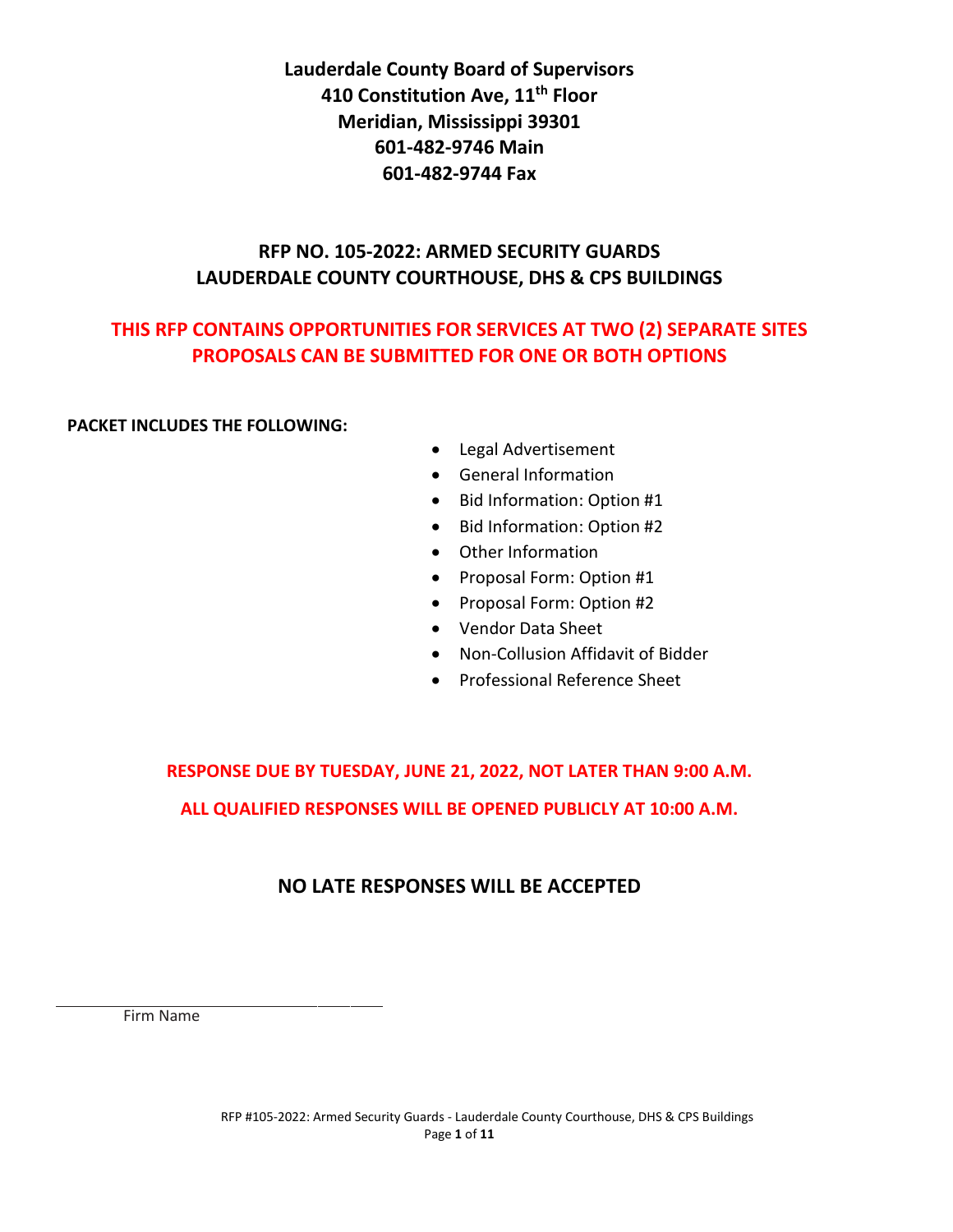#### **LEGAL NOTICE**

#### **ADVERTISEMENT FOR PROPOSALS**

**NOTICE** is hereby given that the Board of Supervisors of Lauderdale County, Mississippi, willreceive sealed proposals until **9:00 a.m. on Tuesday, June 21, 2022**, for the following:

#### **ARMED SECURITY GUARDS - LAUDERDALE COUNTY COURTHOUSE, DHS & CPS BUILDINGS**

The above shall be proposed per detailed specification on file in the Office of the Purchase Clerk, 410 Constitution Ave, 11th Floor, Meridian, MS 39301, (601) 482-9747, which may be obtained upon request or by visiting either the website of Lauderdale County Board of Supervisors at [www.lauderdalecounty.org](file:///C:/Users/sjackson/Documents/2018.2019%20Term%20Bids/www.lauderdalecounty.org) or Central Bidding a[t www.centralbidding.com.](http://www.centralbidding.com/)

**Electronic Proposals** can be submitted via Central Bidding a[t www.centralbidding.com.](http://www.centralbidding.com/)

**Sealed Proposals** can be submitted by mail via USPS, by courier service i.e., FedEx or by hand to the Lauderdale County Purchasing Department, 410 Constitution Ave, 11<sup>th</sup> Floor, Meridian, MS 39301, Monday thru Friday between the hours of 8:00 a.m. to 5:00 p.m. Envelopes must be received by the acceptance date and time listed above.

Each proposal must be received in a sealed envelope which is marked in the lower left-hand corner with the words "PROPOSAL FOR ARMED SECURITY GUARDS – LAUDERDALE COUNTY COURTHOUSE, DHS & CPS BUILDINGS", "RFP #105-2022", and the "DATE OF THE PROPOSAL OPENING". Adherence to the proposal specifications is strongly recommended, as alternate proposals will not be considered.

From the proposals submitted, the Board of Supervisors shall select the most qualified based on price, and other relevant factors, negotiate and enter into a contract, all pursuant to Section 31-7-13, Mississippi Code of 1972, as amended. All proposals offered will be read aloud. All proposals will be accepted and evaluated by the Lauderdale County staff.

The board reserves the right to reject any and all proposals received and to waive informalities.

By: Jonathan Wells, Board President

#### **SUBMITTED:**

**MERIDIAN STAR: PUBLISHED THE ABOVE LEGAL ADVERTISEMENT ON May 26 th, 2022 and June 02nd, 2022**

PROOF OF PUBLICATION TO:

Stephanie Jackson Lauderdale County Board of Supervisors 410 Constitution Ave, 11<sup>th</sup> Floor Meridian, MS 39301 Phone: 601-482-9735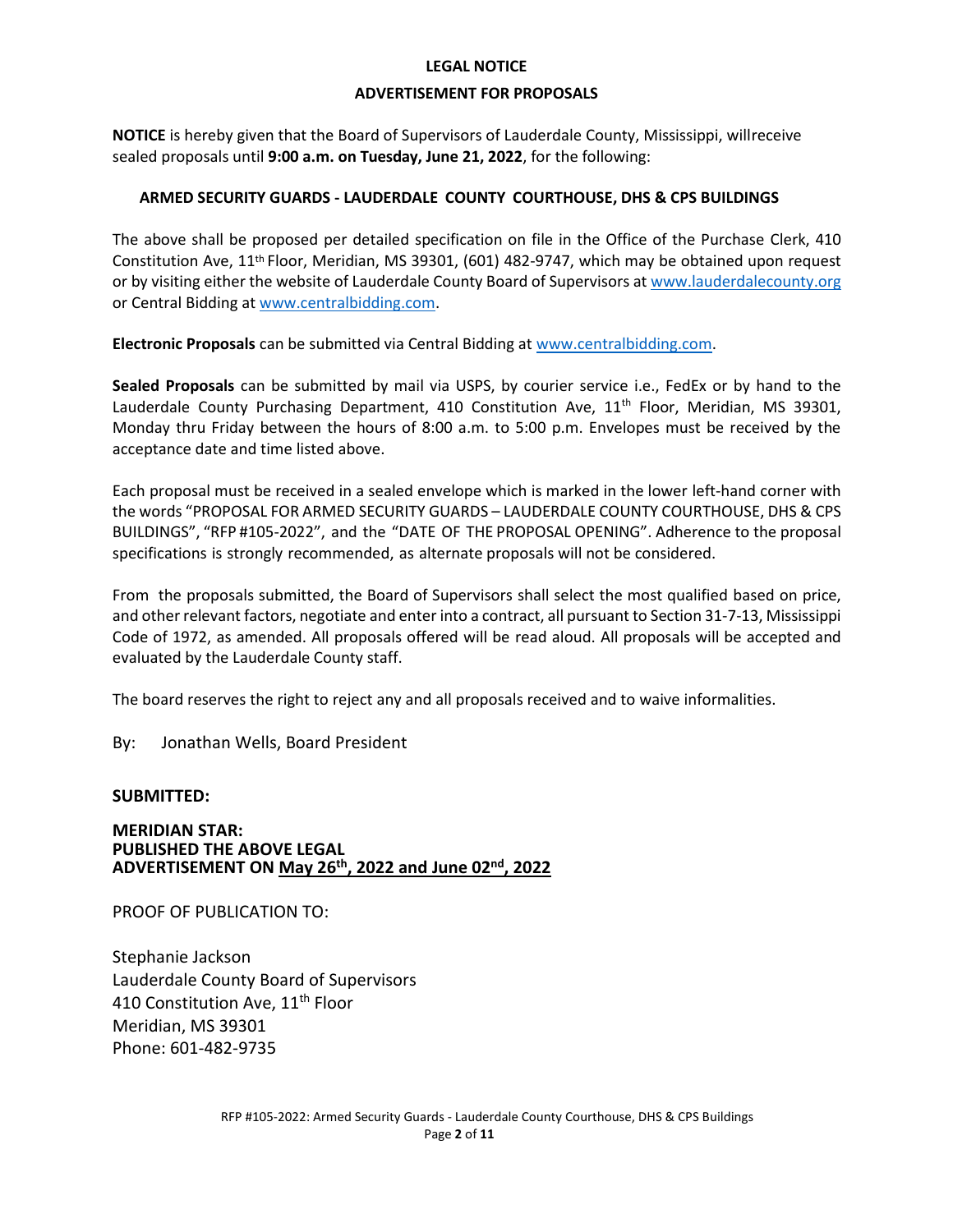#### **I. GENERAL INFORMATION**

#### A. RECEIPT AND OPENING OF PROPOSAL:

Lauderdale County, Mississippi, (the "County") hereby invites and will receive proposals on theforms attached hereto. Proposals will be received at Raymond P. Davis Courthouse Annex Building at 410 Constitution Avenue, 11th Floor in Meridian, Mississippi, until **9:00 a.m. on Tuesday, June 21, 2022**. Each proposal will be publicly opened, read aloud on the aforesaid date and taken under advisement for evaluation. The envelopes containing the proposals must be sealedand plainly marked "Proposal for Armed Security Guards - Lauderdale County Courthouse, DHS & CPS Buildings". Any proposals may be withdrawn prior to the above scheduled time for the opening of proposals or authorized postponement thereof.

Any proposal received after the time and date specified shall not be considered.

#### B. INTENT:

It is the intent of these specifications, terms, and conditions to describe the armed security guard services required for both Lauderdale County Courthouse and Department of Human Services, which includes the CPS Building.

The County intends to award a three-year contract (with option to renew) to the bidder selected as the most responsible bidder(s) whose response conforms to the RFP and meets the County's requirements.

Lauderdale County will not consider any proposal not prepared and submitted in accordance with the provisions hereof and Lauderdale County reserves the right to reject any and all proposals.

#### **II. BID INFORMATION – OPTION #1: LAUDERDALE COUNTY COURTHOUSE**

#### C. DESCRIPTION OF SERVICES:

The Bidder shall provide all manpower, material, supplies and equipment (except as otherwise provided by Lauderdale County) and shall plan, schedule, coordinate, and insure the effective performance of all services described herein.

The Bidder shall provide one (1) armed security guard for protection at the following location:

Lauderdale County Courthouse 500 Constitution Avenue Meridian, MS 39301

The armed security protection of property shall be provided Monday thru Friday between the hours of 7:45 a.m. and 5:15 p.m. CST.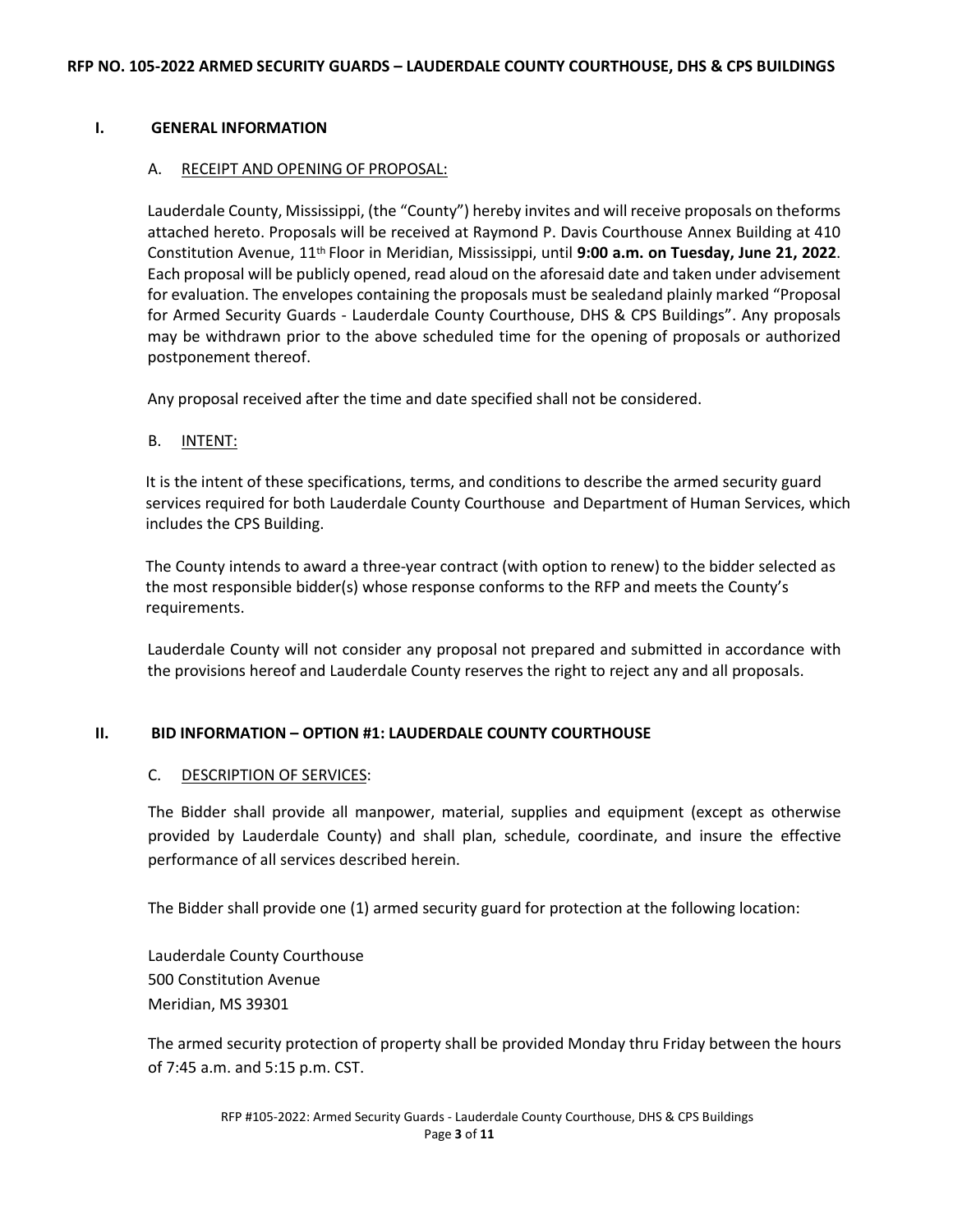#### D. SCOPE OF WORK:

Protection of property include the following:

- a. Provide a visible deterrent for property crimes and crime against Lauderdale County to include criminal mischief, graffiti, larceny, burglary, criminal tampering, trespass, criminal trespass, and misapplication of property.
- b. Alerting the proper law enforcement authority of the incident immediately.
- c. Operating the courthouse metal detection equipment.
- d. Assist Lauderdale County Sheriff's Department with any other security related function that is requested for the courthouse.

#### **III. BID INFORMATION – OPTION #2: LAUDERDALE COUNTY DHS & CPS BUILDINGS**

#### E. DESCRIPTION OF SERVICES:

The Bidder shall provide all manpower, material, supplies and equipment (except as otherwise provided by Lauderdale County) and shall plan, schedule, coordinate, and insure the effective performance of all services described herein.

The Bidder shall provide one (1) armed security guard for protection at the following location:

Lauderdale County Department of Human Services Building 5224 Valley Street Meridian, MS 39301

The armed security protection of property shall be provided Monday thru Friday between the hours of 8:00 a.m. and 5:00 p.m. CST.

#### F. SCOPE OF WORK:

Typical duties to be performed at both locations include, but not limited to the following:

- a. Open and close the facility as scheduled by Lauderdale County Site Management.
- b. Operate and enforce a system of personnel identification and a package inspection and movement procedure.
- c. Roving security patrol to provide a visible deterrent for property crimes and crime against Lauderdale County to include criminal mischief, graffiti, larceny, burglary, criminal tampering, trespass, criminal trespass, and misapplication of property.
- d. Discover and detain persons attempting to gain unauthorized access to the property.
- e. Prepare and submit required reports on accidents, fires, bomb threats, unusual incidents, and unlawful acts.
- f. Respond to emergency situations as required by established procedures.
- g. Observe and report safety hazards as required by established procedures.
- h. Monitor alarm panels located in the facility and respond to and investigate alarms as they are received during hours of operation.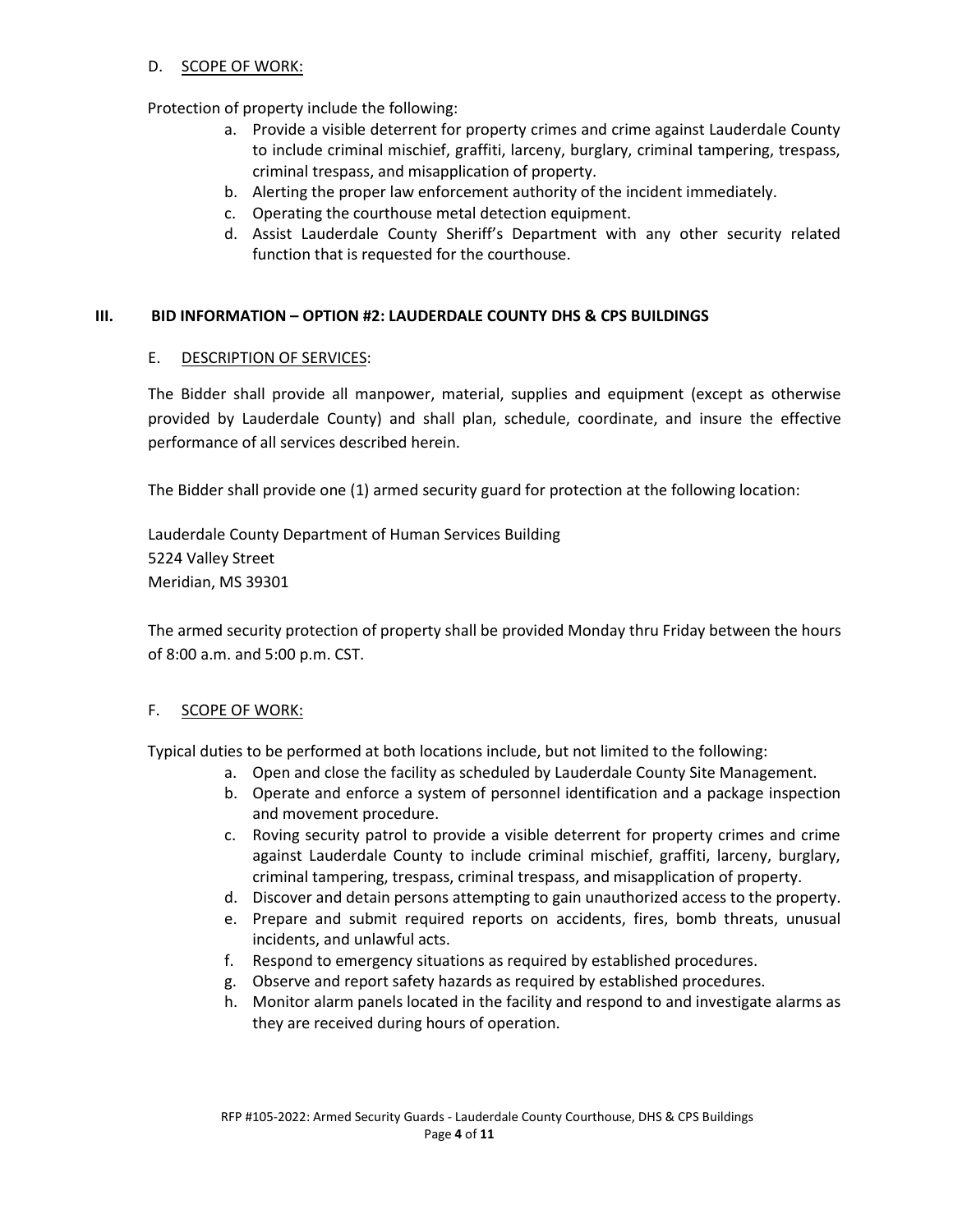In addition to those hours detailed above, Bidder may be required to schedule coverage for vacations, holidays, unscheduled absences, or other unplanned occurrences. It is expected that the Bidder will be able to respond to most additional requirements at a straight time rate.

#### **IV. OTHER INFORMATION**

#### G. BIDDER & PERSONNEL QUALIFICATIONS:

Lauderdale County is seeking bidders with the following minimum qualifications:

- a. Bidder shall be regularly and continuously engaged in the business of providing armed security guard services for the last five years as verified through references submitted within bid response.
- b. Bidder shall possess all permits, licenses and professional credentials necessary to perform services as specified under this RFP, as well as the following:
	- (1) Personnel who are licensed by the State of Mississippi, have been subject to a comprehensive background investigation, submitted to fingerprint screening, screened for sex offender status, DOC check, pre-employment drug screening, etc.
	- (2) Any armed security guard(s) assigned to the County shall have a minimum of three (3) years' experience working as an armed security guard.
- c. The Bidder is required to ensure training for all Security Officers in CPR and First Aid. Officers shall receive this training annually.
- d. The Bidder shall assume that Officers may be acting as first responders while assigned to Lauderdale County facilities. They will be compliant with the consequent legal requirements, including OSHA's blood- borne pathogen standard, to include offering all officers the option of taking the Hepatitis B series of shots.
- e. The Bidder shall provide ongoing training to Officers after their initial Security Post training, to ensure that any new policies and procedures are learned.

#### H. **INSURANCE REQUIREMENTS:**

The vendor will be insured for protection against known and recognizable risks, whereby these risks are assumed directly by the Bidder.

Copies of insurance policies and certificates of insurance are required at the time of submission. By responding and submitting a proposal, the bidder agrees to meet the minimum insurance requirements stated in the **Error! Reference source not found.**.

The minimum insurance limits, to be held by the Bidder and maintained in full force required by Lauderdale County, performing on this RFP are as follows: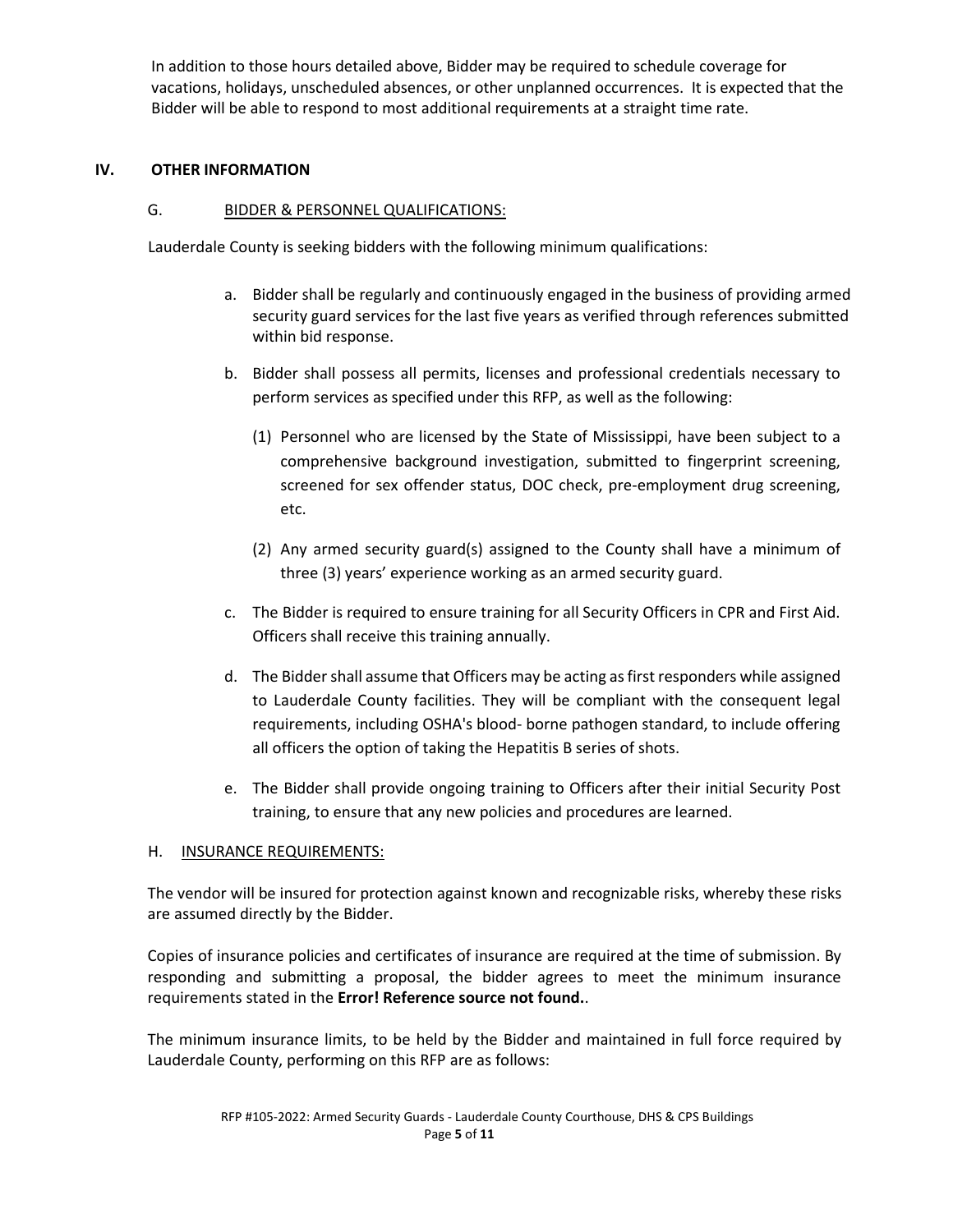| Coverage                            | <b>Limits of Liability</b>     |
|-------------------------------------|--------------------------------|
| <b>Commercial General Liability</b> | \$500,000/\$500,000/\$500,000  |
| Personal Injury Liability           | \$1,000,000.00 each occurrence |
| <b>Property Damage Liability</b>    | \$1,000,000.00 each occurrence |

The Bidder is charged with the responsibility of identifying risks and exposures, and the implementation of a risk management program to effectively deal with them. Major emphasis should be placed upon loss prevention and loss control measures. Every effort must be made to create a safety conscious atmosphere among all employees.

# THIS SPACE WAS LEFT BLANK INTENTIONALLY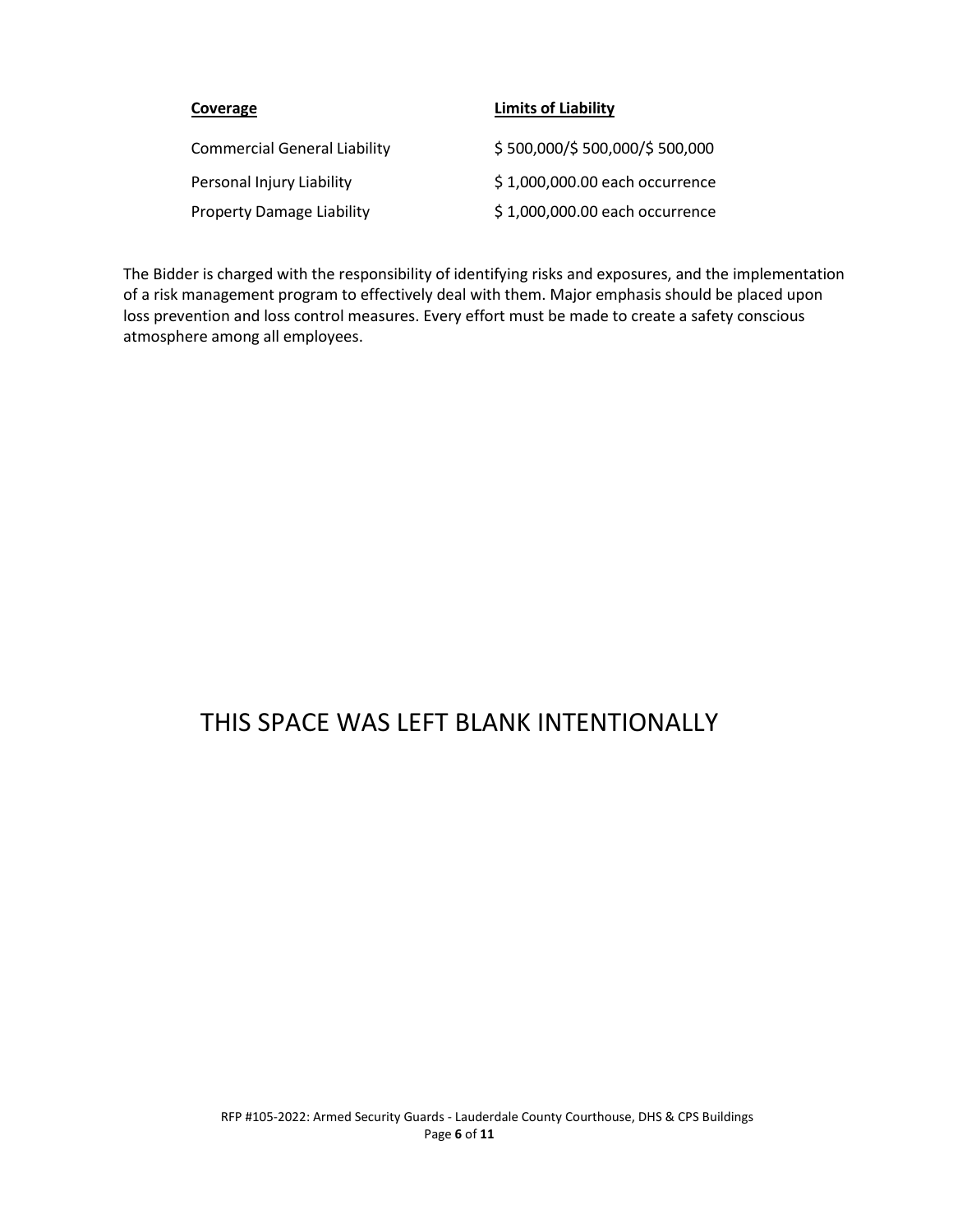# **PRICE PROPOSAL FORM – OPTION #1**

### **ARMED SECURITIY GUARD: LAUDEDERDALE COUNTY COURTHOUSE**

Proposal of ,

an (individual) (partnership) (corporation) organized under the laws of the State of *numeral* 

The undersigned, having carefully read and considered the terms and conditions does hereby offer to perform such services on behalf of the County, of the type and quality and in the manner described, and subject to and in accordance with the terms and conditions set forth in the Contract Documents at the rates hereinafter set forth:

#### **PRICING FOR UNIFORMED ARMED SECURITY GUARD(S):**

**\$ \_\_\_\_\_\_\_\_\_\_\_\_\_\_\_\_\_\_\_\_ per hour rate/pricing - Regular**

**\$ \_\_\_\_\_\_\_\_\_\_\_\_\_\_\_\_\_\_\_\_ per hour rate/pricing - Overtime**

| SIGNATURE:               |  |  |
|--------------------------|--|--|
|                          |  |  |
| <b>NAME &amp; TITLE:</b> |  |  |
| TELEPHONE:               |  |  |
|                          |  |  |
| <b>ADDRESS:</b>          |  |  |
| EMAIL:                   |  |  |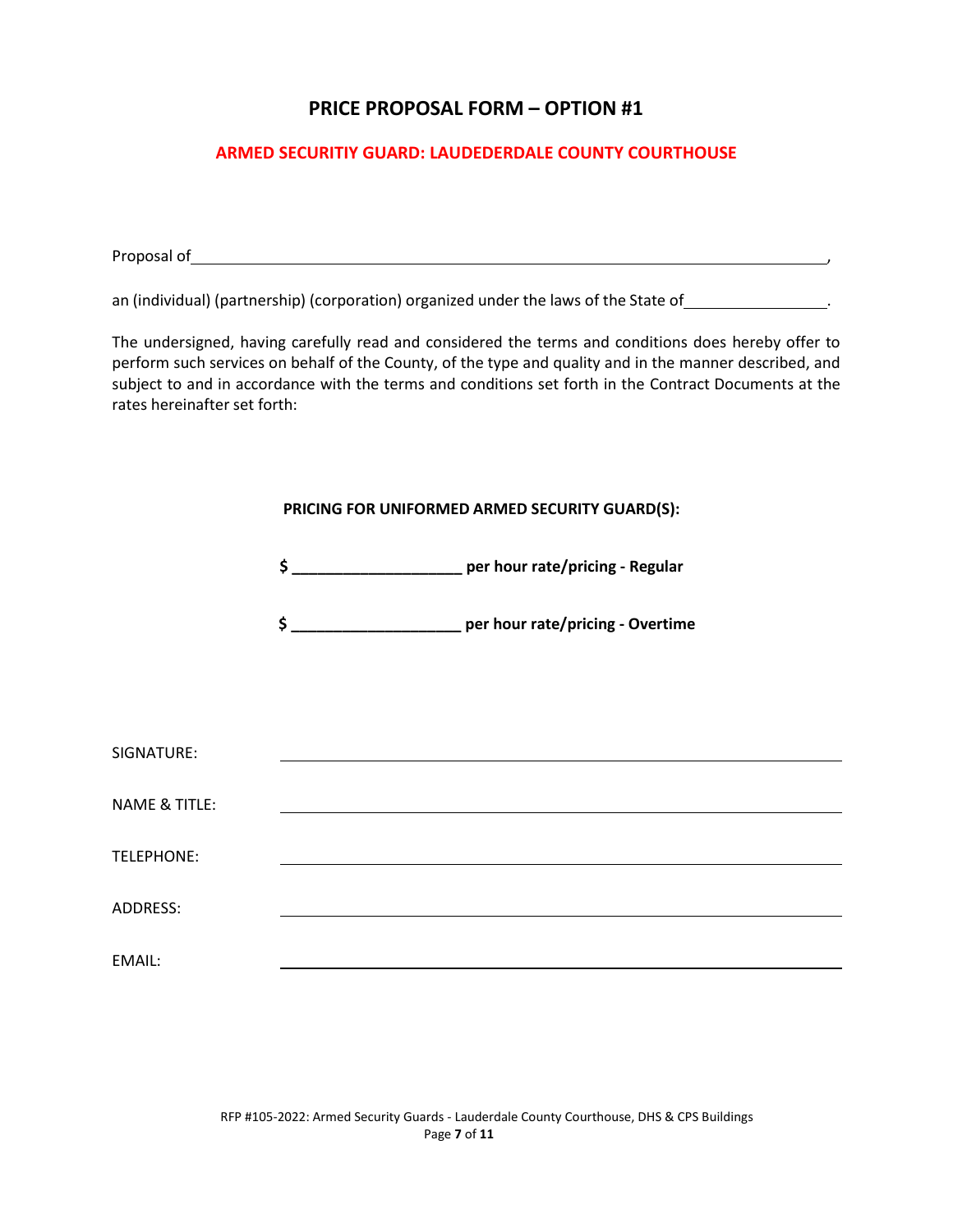# **PRICE PROPOSAL FORM – OPTION #2**

### **ARMED SECURITIY GUARD: LAUDEDERDALE COUNTY DHS & CPS BUILDING**

Proposal of ,

an (individual) (partnership) (corporation) organized under the laws of the State of *numerous* 

The undersigned, having carefully read and considered the terms and conditions does hereby offer to perform such services on behalf of the County, of the type and quality and in the manner described, and subject to and in accordance with the terms and conditions set forth in the Contract Documents at the rates hereinafter set forth:

| PRICING FOR UNIFORMED ARMED SECURITY GUARD(S): |                                                                                                                      |
|------------------------------------------------|----------------------------------------------------------------------------------------------------------------------|
|                                                | \$ __________________________ per hour rate/pricing - Regular                                                        |
|                                                | \$ _______________________ per hour rate/pricing - Overtime                                                          |
|                                                |                                                                                                                      |
|                                                | <u> 1989 - Johann John Stein, markin fan it ferskearre fan it ferskearre fan it ferskearre fan it ferskearre fan</u> |
|                                                |                                                                                                                      |
|                                                |                                                                                                                      |
|                                                |                                                                                                                      |
|                                                |                                                                                                                      |
|                                                |                                                                                                                      |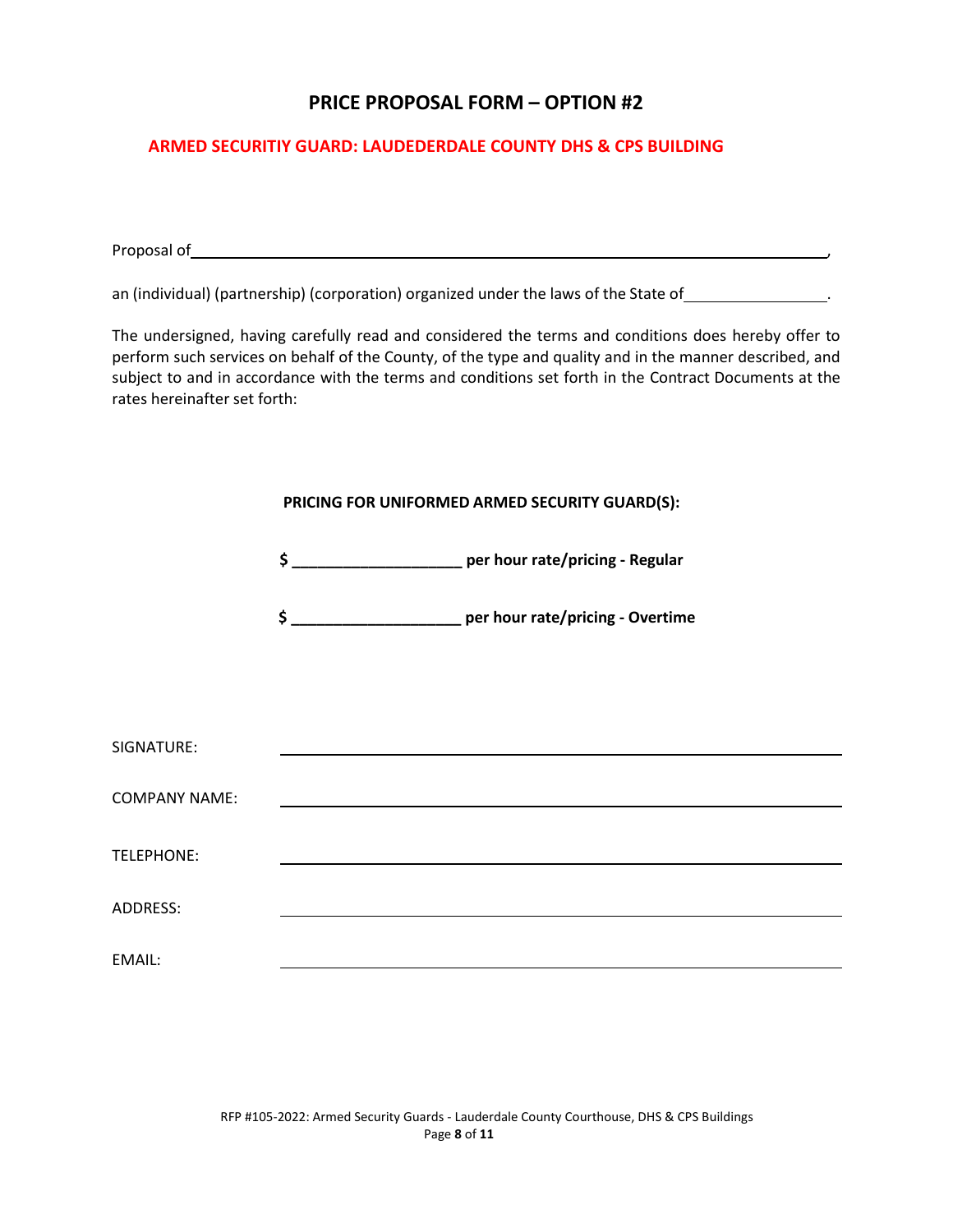#### LAUDERDALE COUNTY BOARD OF SUPERVISORS 410 CONSTITUTION AVE, 11TH FLOOR, MERIDIAN, MS 39301

# **VENDOR DATA FORM**

| I hereby certify that I am authorized to sign this proposal for/or on behalf of the company. |
|----------------------------------------------------------------------------------------------|
| (Authorized Principal)                                                                       |
|                                                                                              |
|                                                                                              |
| *****PLEASE PROVIDE ADDITIONAL INFORMATION BELOW IF APPLICABLE*****                          |
| AUTHORIZED REPRESENTATIVE/OR SUPERVISOR FOR THIS LOCATION ASSIGNMENT:                        |
|                                                                                              |
|                                                                                              |
|                                                                                              |
|                                                                                              |

#### **THIS FORM MUST BE COMPLETED AND RETURNED WITH YOUR PROPOSAL**

RFP #105-2022: Armed Security Guards - Lauderdale County Courthouse, DHS & CPS Buildings Page **9** of **11**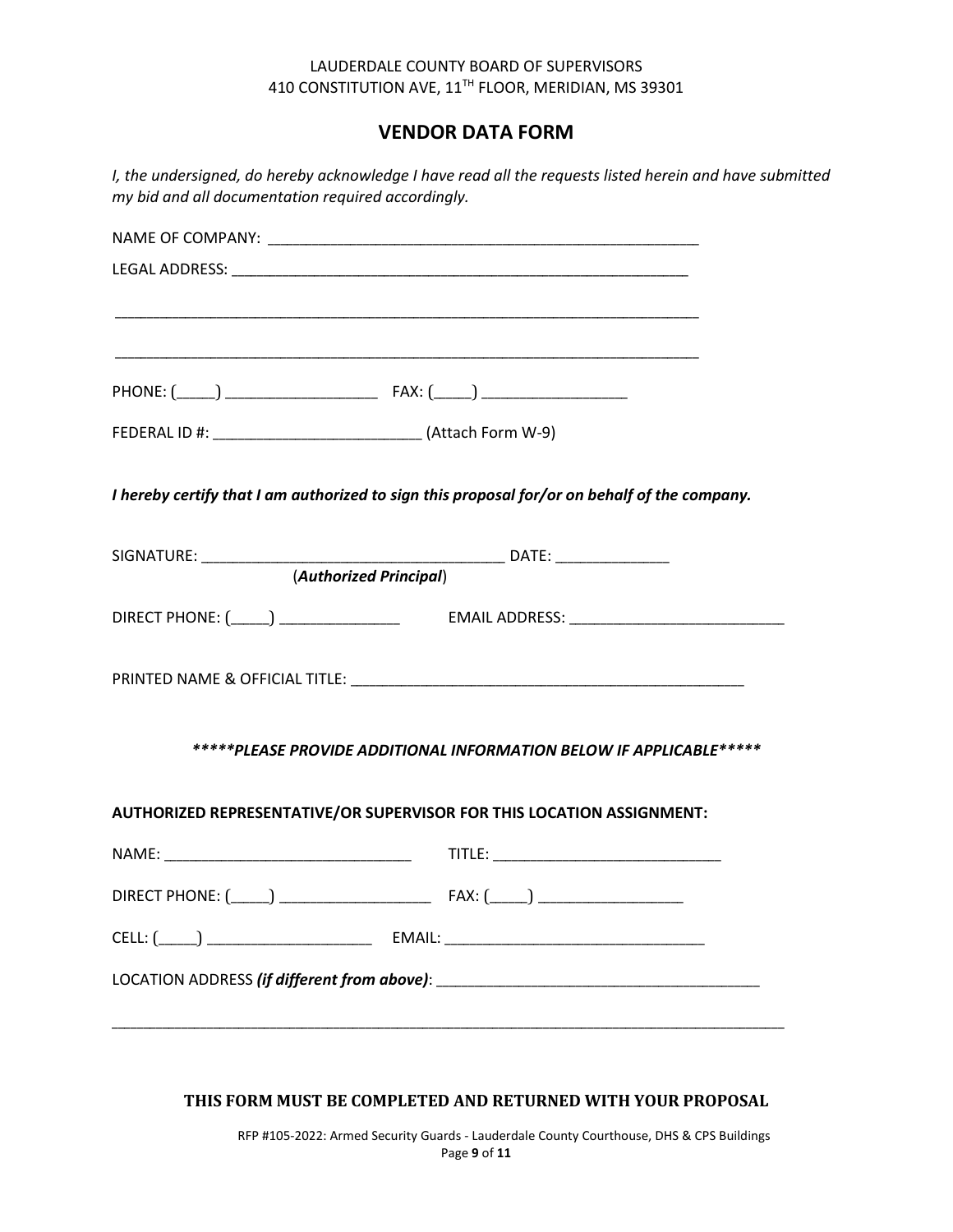### **NON-COLLUSION AFFIDAVIT OF BIDDER**

STATE OF

COUNTY OF \_\_\_\_\_\_\_\_\_\_\_\_\_\_\_\_\_\_\_\_\_

\_\_\_\_\_\_\_\_\_\_\_\_\_\_\_\_\_\_\_\_\_\_\_\_\_\_\_\_\_\_\_\_\_\_\_, being duly sworn, deposes and says that:

1. He/or She is \_\_\_\_\_\_\_\_\_\_\_\_\_\_\_\_\_\_\_\_\_\_\_\_\_\_ of \_\_\_\_\_\_\_\_\_\_\_\_\_\_\_\_\_\_\_\_\_\_\_\_\_\_\_\_\_\_\_\_\_\_ the bidder Title Company Name

that has submitted the attached proposal.

2. He/or She is fully informed respecting the preparation and contents of the attached bid and of all pertinent circumstances respecting such bid.

3. Such Bid is genuine and is not a collusive or sham bid.

4. Neither the said Bidder nor any of its officers, partners, owners, agents, representatives, employees, or parties in interest, including this affiant, has in any way colluded, connived, or agreed, directly or indirectly, with any other bidder, firm or person to submit a collusive or sham Bid in connection with such Contract, or has in any manner, directly or indirectly, sought by agreement or collusion or communication or conference with any other bidder, firm, or person to fix the price or prices in the attached bid or any other bidder, or to fix any overhead, profit or cost element of the bid price or the bid price of any other bidder, or to secure through any collusion, connivance, or unlawful agreement any advantage against Lauderdale County or any person interested in the proposed Contract; and

5. The price or prices quoted in the attached bid are fair and proper and are not tainted by any collusion, conspiracy, connivance, or unlawful agreement on the part of the bidder or any of its agents, representatives, owners, employees, or parties in interest, including this affiant.

SIGNED \_\_\_\_\_\_\_\_\_\_\_\_\_\_\_\_\_\_\_\_\_\_\_\_\_\_\_\_\_\_\_\_\_\_\_\_\_\_\_\_\_\_\_\_\_\_

TITLE \_\_\_\_\_\_\_\_\_\_\_\_\_\_\_\_\_\_\_\_\_\_\_\_\_\_\_\_\_\_\_\_\_\_\_\_\_\_\_\_\_\_\_\_\_\_\_\_

\_\_\_\_\_\_\_\_\_\_\_\_\_\_\_\_\_\_\_\_\_\_\_\_\_\_\_\_\_\_\_\_\_\_\_\_\_\_\_\_\_\_\_\_\_\_

SUBSCRIBED AND SWORN TO BEFORE ME THIS \_\_\_\_\_ DAY OF \_\_\_\_\_\_\_\_\_\_\_\_\_\_\_\_, 20\_\_.

Notary Public, State of Mississippi. My Commission Expires: \_\_\_\_\_\_\_\_\_\_\_\_\_\_\_\_\_\_\_\_\_\_

# **THIS FORM MUST BE COMPLETED AND RETURNED WITH YOUR PROPOSAL**